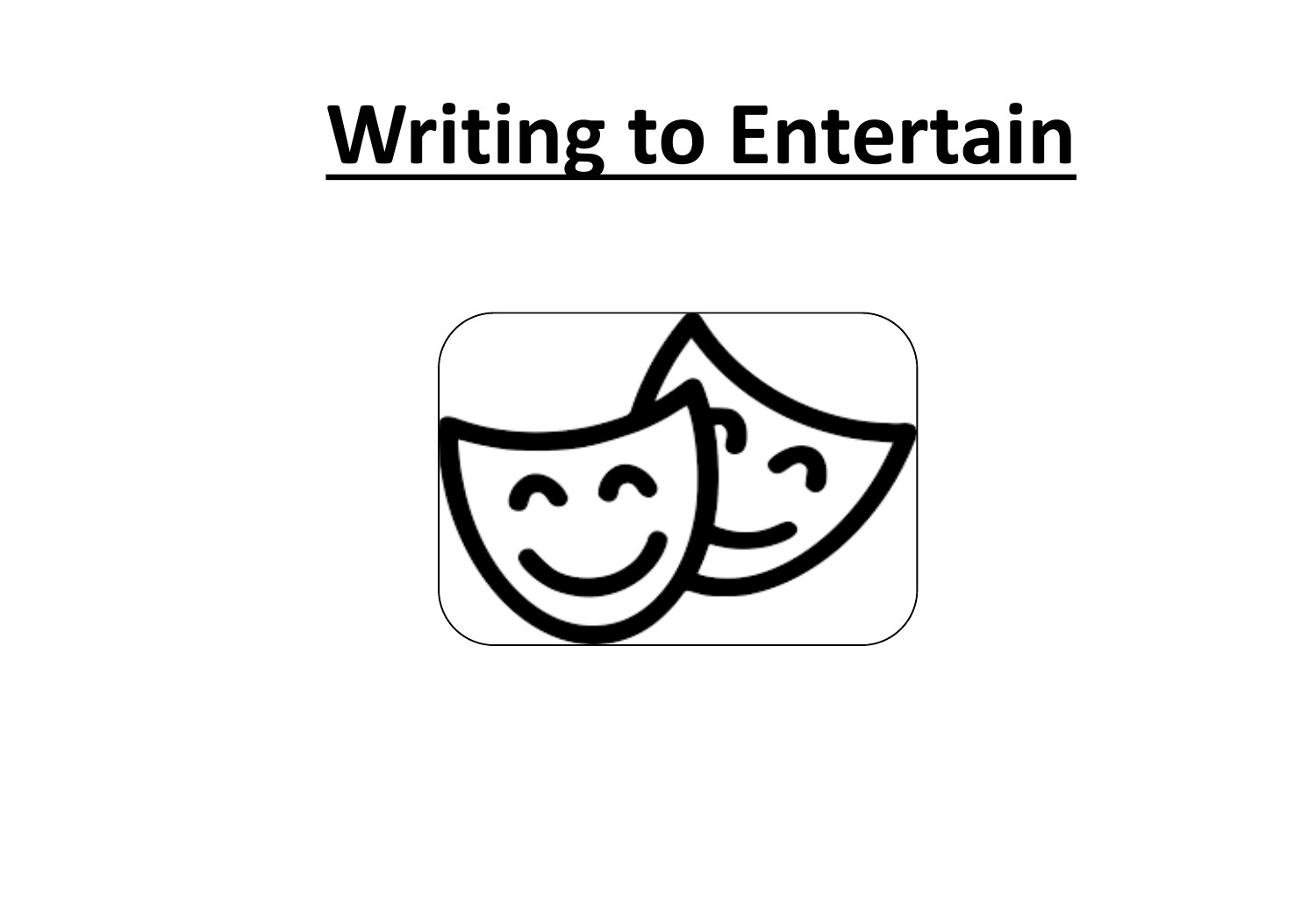## **Writing to Entertain**

This is a progression guide for writing to Entertain. It details the content to be mastered in each year group when writing to entertain. It has been heavily influenced by Michael Tidd's 4 Purposes of Writing; Pie Corbett's Grammar Progression and Alan Peat's Sentence Types Continuum. It has also been cross referenced with the Transform Trust Writing Standards. It is intended for use by teachers at Edale Rise Primary and Nursery School to ensure consistency and progression when teaching children to write to entertain.

The objectives for each year group are broken down into key areas.

| <b>Text Types</b>                  | This section lists the suggested text types teachers could teach in this year group when teaching children to write to inform. It is not<br>expected that all text types are covered that year. These text types are currently under review (July 2020)                                                                                                                                                                                                                                                                                                                                                                                                 |
|------------------------------------|---------------------------------------------------------------------------------------------------------------------------------------------------------------------------------------------------------------------------------------------------------------------------------------------------------------------------------------------------------------------------------------------------------------------------------------------------------------------------------------------------------------------------------------------------------------------------------------------------------------------------------------------------------|
| <b>Text</b>                        | As children progress through school they will be expected to produce more complex pieces. This document shows this progression                                                                                                                                                                                                                                                                                                                                                                                                                                                                                                                          |
| <b>Structure</b>                   | clearly.                                                                                                                                                                                                                                                                                                                                                                                                                                                                                                                                                                                                                                                |
| Grammar<br>and<br><b>Sentences</b> | This section clearly states the grammar and sentence types to be explicitly taught in this year group. This grammar and sentence<br>work should be taught explicitly before children try to use it in extended pieces. Good grammar and sentence knowledge is the<br>foundation of extended writing.<br>It is highly likely that teachers will have to spend some of the autumn term revising and consolidating objectives from the year<br>before. By the summer term, writing to entertain work should exemplify all the year group objectives over a series of pieces (i.e. it is<br>not expected that one single piece exemplifies all objectives). |
| <b>Adverbials</b><br>(KS1)         | Adverbials are essential for writing to entertain and allow for writers to create rich imagery and action in their reader's minds. The<br>adverbs teachers are encouraged to focus on are identified explicitly in KS1 but these lists are not exhaustive. In KS2 the broad ways<br>in which adverbials are used means any list would be too large to be useful. Instead, their purposes are introduced in the grammar<br>and sentences. A glossary of useful adverbials in writing to entertain is included in the appendix of this document.                                                                                                          |
| <b>Conjunctions</b>                | Similarly to adverbials, conjunctions are used in a myriad of ways in writing to entertain. In KS1, clear direction is given; however,                                                                                                                                                                                                                                                                                                                                                                                                                                                                                                                  |
| (KS1)                              | these lists are not exhaustive.                                                                                                                                                                                                                                                                                                                                                                                                                                                                                                                                                                                                                         |
| <b>Punctuation</b>                 | This section clearly states the expectations regarding punctuation content. As with grammar and sentences this content should be                                                                                                                                                                                                                                                                                                                                                                                                                                                                                                                        |
| Content                            | taught explicitly.                                                                                                                                                                                                                                                                                                                                                                                                                                                                                                                                                                                                                                      |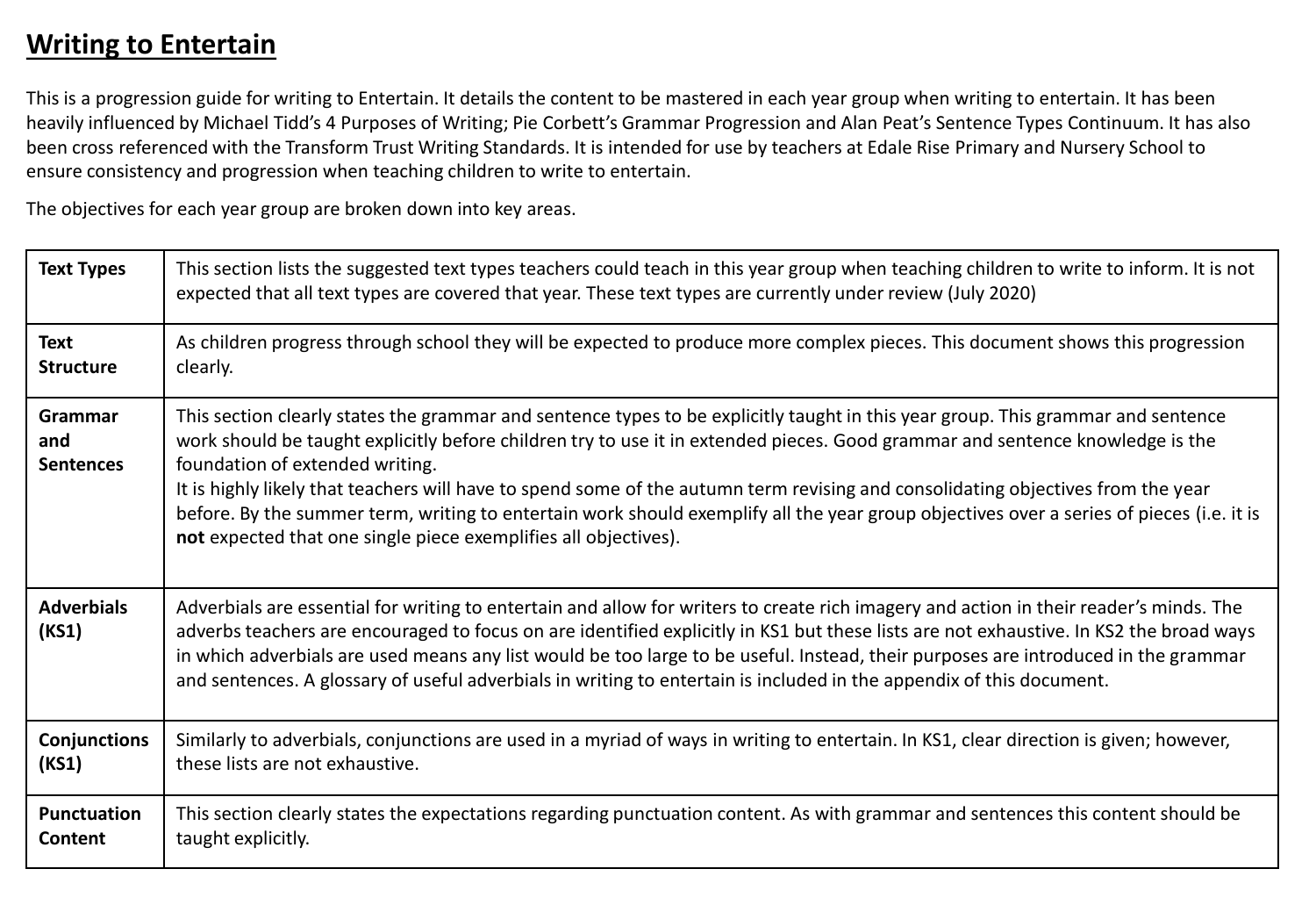|  |  | <b>Writing to Entertain: Year 1</b> |
|--|--|-------------------------------------|
|--|--|-------------------------------------|

| <b>Text Types</b>                                                                                                                                                                                                                                                                                                                                                                                                                             |                                                                                                               |      |       | <b>Text Structure</b>                                                                                                                                                                                                                                                                                                                                                                                                                                                                                                        |                                                                                                                            |                     |     |           |    |      |
|-----------------------------------------------------------------------------------------------------------------------------------------------------------------------------------------------------------------------------------------------------------------------------------------------------------------------------------------------------------------------------------------------------------------------------------------------|---------------------------------------------------------------------------------------------------------------|------|-------|------------------------------------------------------------------------------------------------------------------------------------------------------------------------------------------------------------------------------------------------------------------------------------------------------------------------------------------------------------------------------------------------------------------------------------------------------------------------------------------------------------------------------|----------------------------------------------------------------------------------------------------------------------------|---------------------|-----|-----------|----|------|
| <b>Stories</b><br>Descriptions<br>Poems                                                                                                                                                                                                                                                                                                                                                                                                       | <b>Grammar and Sentences</b>                                                                                  |      |       |                                                                                                                                                                                                                                                                                                                                                                                                                                                                                                                              | Children sequence their sentences to form short simple narratives and coherent descriptions of settings and/or characters. |                     |     |           |    |      |
|                                                                                                                                                                                                                                                                                                                                                                                                                                               |                                                                                                               |      |       |                                                                                                                                                                                                                                                                                                                                                                                                                                                                                                                              |                                                                                                                            |                     |     |           |    |      |
| Uses simple sentences with a capital letter and a full-stop:<br>The castle was haunted.<br>$\bullet$<br>He was scary.<br>Use adjectives to describe nouns:<br>The giant had an enormous beard.<br>$\bullet$<br>• The huge dinosaur had very sharp teeth.<br>Joins words and clauses using 'and':<br>The goblin ran away and jumped in the lake.<br>$\bullet$<br>The princess had a shiny crown and a silver sword.<br>• He was scary and big. |                                                                                                               |      |       | Create compound sentences using 'or', 'but' and 'so'<br>Witches can be friendly or they can be mean.<br>$\bullet$<br>Charlie hid but the monster found him.<br>$\bullet$<br>It was empty so they went inside.<br>$\bullet$<br>Use adverbs to sequence a narrative:<br>Then they went to the woods.<br>$\bullet$<br>Next, Big Billy Goat went to the river.<br>$\bullet$<br>Use prepositions to describe where things are:<br>The monster was inside the castle.<br>$\bullet$<br>The goblin was under the table.<br>$\bullet$ |                                                                                                                            |                     |     |           |    |      |
| <b>Adverbials</b>                                                                                                                                                                                                                                                                                                                                                                                                                             |                                                                                                               |      |       |                                                                                                                                                                                                                                                                                                                                                                                                                                                                                                                              |                                                                                                                            | <b>Conjunctions</b> |     |           |    |      |
| First                                                                                                                                                                                                                                                                                                                                                                                                                                         | <b>Next</b>                                                                                                   | Then | After | Later                                                                                                                                                                                                                                                                                                                                                                                                                                                                                                                        | The next day                                                                                                               | and                 | but | <b>SO</b> | or | when |
| <b>Punctuation Content</b>                                                                                                                                                                                                                                                                                                                                                                                                                    |                                                                                                               |      |       |                                                                                                                                                                                                                                                                                                                                                                                                                                                                                                                              |                                                                                                                            |                     |     |           |    |      |
|                                                                                                                                                                                                                                                                                                                                                                                                                                               | Use finger spaces between words<br>Use capital letters and full stops to mark sentences<br>Use question marks |      |       |                                                                                                                                                                                                                                                                                                                                                                                                                                                                                                                              |                                                                                                                            |                     |     |           |    |      |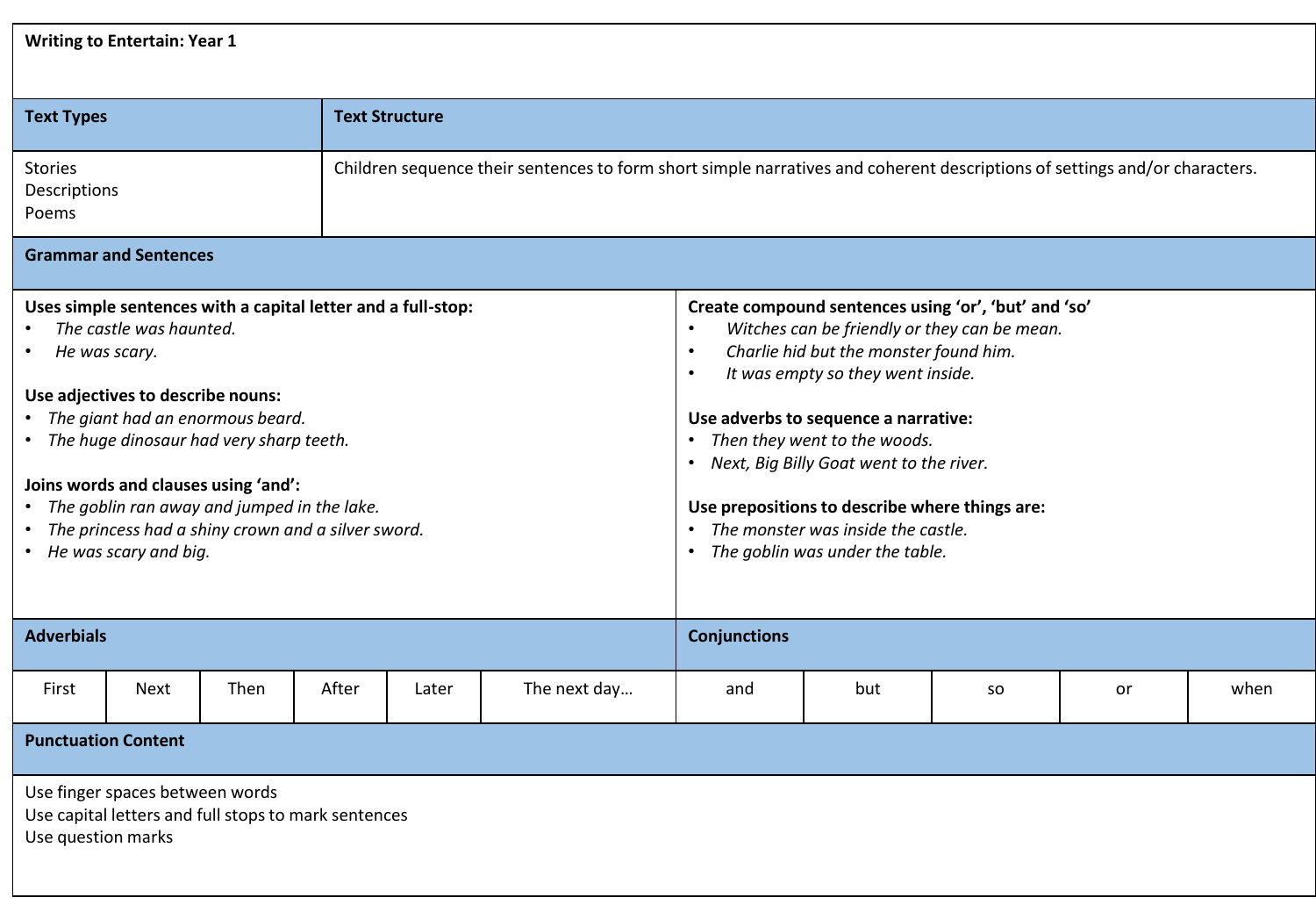| <b>Writing to Entertain: Year 2</b>                                                                                                                                                                                                                                                                                                                                                                                                                                                                                                                                                                                                                                            |                                        |       |         |         |                                                                                                                                                                                                                                                                                                                                                                                                                                                                                                                                                                                                                                                    |       |                                          |           |    |      |
|--------------------------------------------------------------------------------------------------------------------------------------------------------------------------------------------------------------------------------------------------------------------------------------------------------------------------------------------------------------------------------------------------------------------------------------------------------------------------------------------------------------------------------------------------------------------------------------------------------------------------------------------------------------------------------|----------------------------------------|-------|---------|---------|----------------------------------------------------------------------------------------------------------------------------------------------------------------------------------------------------------------------------------------------------------------------------------------------------------------------------------------------------------------------------------------------------------------------------------------------------------------------------------------------------------------------------------------------------------------------------------------------------------------------------------------------------|-------|------------------------------------------|-----------|----|------|
| <b>Text Types</b>                                                                                                                                                                                                                                                                                                                                                                                                                                                                                                                                                                                                                                                              | <b>Text Structure</b>                  |       |         |         |                                                                                                                                                                                                                                                                                                                                                                                                                                                                                                                                                                                                                                                    |       |                                          |           |    |      |
| <b>Stories</b><br>Descriptions<br>settings are coherent.<br>Poems                                                                                                                                                                                                                                                                                                                                                                                                                                                                                                                                                                                                              |                                        |       |         |         | Children sequence their sentences to form narratives of increasing complexity. Descriptions of characters and                                                                                                                                                                                                                                                                                                                                                                                                                                                                                                                                      |       |                                          |           |    |      |
| <b>Grammar and Sentences</b>                                                                                                                                                                                                                                                                                                                                                                                                                                                                                                                                                                                                                                                   |                                        |       |         |         |                                                                                                                                                                                                                                                                                                                                                                                                                                                                                                                                                                                                                                                    |       |                                          |           |    |      |
| Embellish simple sentences using adjectives, including using two adjectives:<br>The boys peeped inside the dark cave.<br>• The huge, green dragon stomped through the woods.<br><b>Embellish simple sentences using adverbs:</b><br>Tom ran quickly down the hill.<br>• The dragon roared angrily.<br>Use adverbials to open sentences:<br>Finally, they came to the end of the road.<br>Carefully, they walked through the woods.<br>One cold winter's day, Ruby was looking out of the window.<br>Secure the use of conjunctions to form compound sentences<br>He ran as fast as he could but he could not get away.<br>She was very happy so she decided to keep the jewel. |                                        |       |         |         | Begin to create complex sentences using subordinating conjunctions:<br>They walked and they walked until they reached the clock tower.<br>While the dragon was not looking, Simran escaped.<br>They had to be quick because the monster was looking for them.<br>Begin to use alliteration to add rhythm to descriptions:<br>• The wicked witch laughed.<br>• The floor was covered in slimy slugs<br>Begin to use similes to describe characters and places:<br>• The monster's skin was bumpy like a toad.<br>• The desert floor was as hot as fire.<br>Use a sentence of 3 for description:<br>• He wore old shoes, a dark cloak and a red hat. |       |                                          |           |    |      |
|                                                                                                                                                                                                                                                                                                                                                                                                                                                                                                                                                                                                                                                                                | Adverbials (examples - not exhaustive) |       |         |         |                                                                                                                                                                                                                                                                                                                                                                                                                                                                                                                                                                                                                                                    |       | Conjunctions (examples - not exhaustive) |           |    |      |
| First                                                                                                                                                                                                                                                                                                                                                                                                                                                                                                                                                                                                                                                                          | Fortunately                            | Then  | After   | Later   | The next<br>day                                                                                                                                                                                                                                                                                                                                                                                                                                                                                                                                                                                                                                    | and   | but                                      | <b>SO</b> | or | when |
| Next                                                                                                                                                                                                                                                                                                                                                                                                                                                                                                                                                                                                                                                                           | Unfortunately                          | Sadly | Happily | Angrily | Quickly                                                                                                                                                                                                                                                                                                                                                                                                                                                                                                                                                                                                                                            | while | when                                     | because   | if | then |
| <b>Punctuation Content</b>                                                                                                                                                                                                                                                                                                                                                                                                                                                                                                                                                                                                                                                     |                                        |       |         |         |                                                                                                                                                                                                                                                                                                                                                                                                                                                                                                                                                                                                                                                    |       |                                          |           |    |      |
| Use finger spaces between words<br>Use capital letters and full stops to mark sentences<br>Use question marks<br>Use apostrophes for possession and contractions                                                                                                                                                                                                                                                                                                                                                                                                                                                                                                               |                                        |       |         |         |                                                                                                                                                                                                                                                                                                                                                                                                                                                                                                                                                                                                                                                    |       |                                          |           |    |      |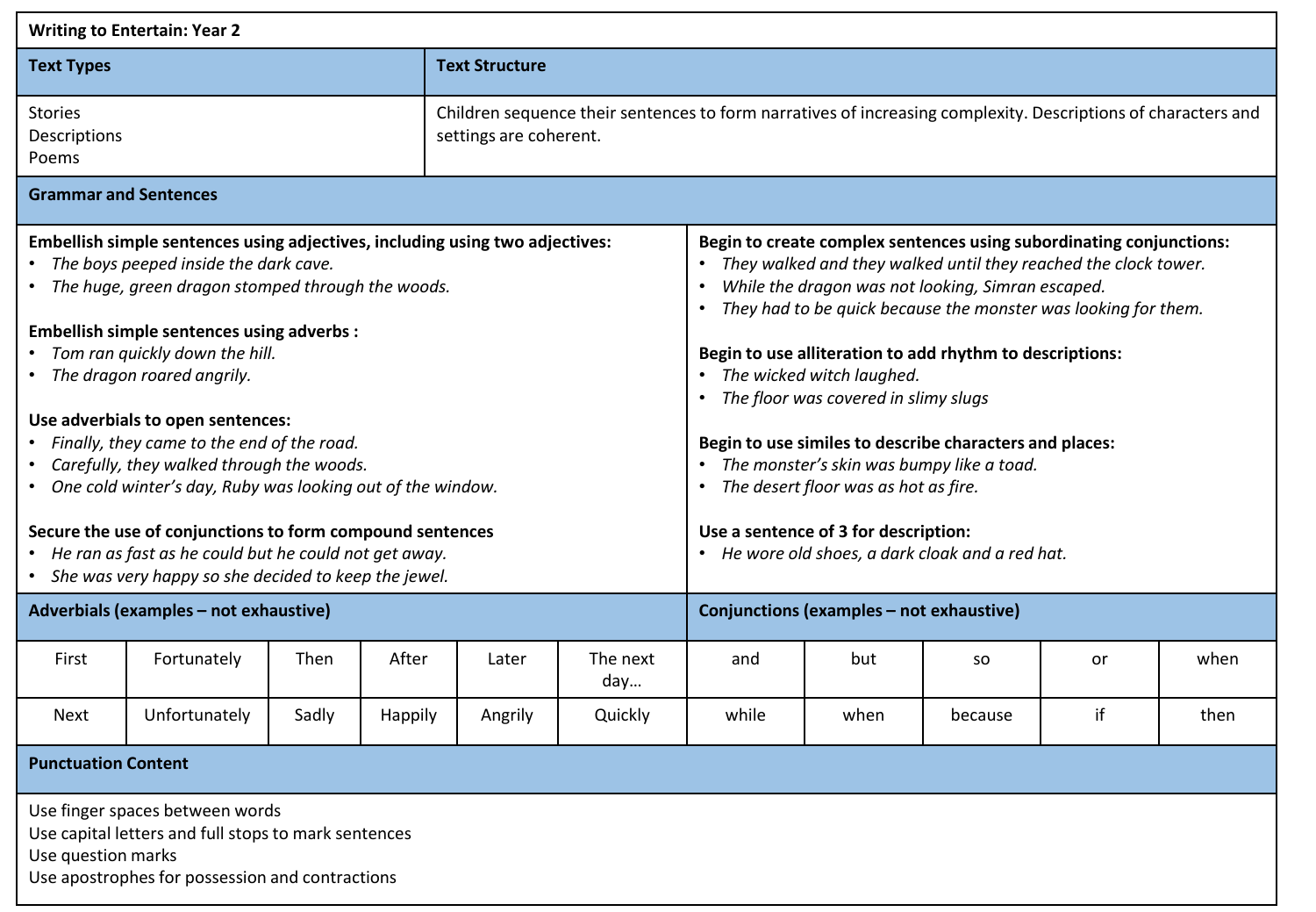| <b>Writing to Entertain: Year 3</b>                                                                                                                                                                                                                                                                                                                                                                                                                                                                                                        |                       |                                                                                                                                                                                                                                                                                                                                                                                                                                                                                                 |  |  |  |
|--------------------------------------------------------------------------------------------------------------------------------------------------------------------------------------------------------------------------------------------------------------------------------------------------------------------------------------------------------------------------------------------------------------------------------------------------------------------------------------------------------------------------------------------|-----------------------|-------------------------------------------------------------------------------------------------------------------------------------------------------------------------------------------------------------------------------------------------------------------------------------------------------------------------------------------------------------------------------------------------------------------------------------------------------------------------------------------------|--|--|--|
| <b>Text Types</b>                                                                                                                                                                                                                                                                                                                                                                                                                                                                                                                          | <b>Text Structure</b> |                                                                                                                                                                                                                                                                                                                                                                                                                                                                                                 |  |  |  |
| <b>Narrative</b><br><b>Story Extracts</b><br>Character/setting descriptions<br>evident.<br>Poetry                                                                                                                                                                                                                                                                                                                                                                                                                                          |                       | Paragraphs should be used to sequence narratives and show change of place, time or perspective. Narratives should<br>have a clear structure and build towards a clear ending. When writing story extracts a clear structure should still be                                                                                                                                                                                                                                                     |  |  |  |
| <b>Grammar and Sentences</b>                                                                                                                                                                                                                                                                                                                                                                                                                                                                                                               |                       |                                                                                                                                                                                                                                                                                                                                                                                                                                                                                                 |  |  |  |
| Use precise nouns and ambitious adjectives to create rich images and<br>atmosphere<br>• The branches of the oak tree were withered and rotten.<br>• The sabre-tooth cat had terrifying, razor-sharp claws.<br>Use prepositional phrases to place the action and enhance descriptions:<br>The moon shone above the clouds.<br>The black, wizened demon perched upon the roof.<br>The thief crept behind the monster.<br>Use precise verbs that enhance meaning:<br>• e.g. crept, stare, screamed, slithered<br>Use adverbs for description: |                       | Use onomatopoeia to enhance descriptions<br>Bang! Sphero landed on the metal walkway.<br>Roar! The sabretooth leapt over the fire.<br>• C-r-e-a-k! The bridge slowly began to collapse.<br>Use speech to move the narrative forward. Use precise speech verbs.<br>• "Who dares to disturb my rest?" roared the dragon.<br>Use similes for character and setting description<br>• The rain was as sharp as daggers.<br>• The queen's eyes were like fire.<br>Use sentences of 3 for description: |  |  |  |
| • The snow fell gently and covered the cottage in the wood.                                                                                                                                                                                                                                                                                                                                                                                                                                                                                |                       | The cottage was almost invisible, hiding under a thick layer of snow and glistening<br>in the sunlight.                                                                                                                                                                                                                                                                                                                                                                                         |  |  |  |
| Use fronted adverbials to show 'how / where / when' to enhance meaning:<br>Carefully, she crawled along the floor / All of a sudden, the door opened.<br>In the darkness, I could see / Behind the gate, stood a<br>• A few days ago,  / Later that week,                                                                                                                                                                                                                                                                                  |                       | Vary sentence length. Long for description and short for impact:<br>• The monster stared at Jamie, with its horrific eyes like fire and razor sharp teeth.<br>• They had lost!<br>Use-ing clauses as sentence starters                                                                                                                                                                                                                                                                          |  |  |  |
| Use alliteration to provide rhythm to descriptions<br>• The wicked wind swept through the town.                                                                                                                                                                                                                                                                                                                                                                                                                                            |                       | Gasping, he leapt from the water.<br>$\bullet$<br>• Heart racing in her chest, she ran from the tower.                                                                                                                                                                                                                                                                                                                                                                                          |  |  |  |
| <b>Punctuation Content</b>                                                                                                                                                                                                                                                                                                                                                                                                                                                                                                                 |                       |                                                                                                                                                                                                                                                                                                                                                                                                                                                                                                 |  |  |  |
| Use capital letters and full stops to mark sentences<br>Use question marks<br>Use apostrophes for possession and contractions<br>• Use commas after a fronted adverbial and in a list                                                                                                                                                                                                                                                                                                                                                      |                       | Use accurately punctuated direct speech<br>$\bullet$<br>Use exclamation marks                                                                                                                                                                                                                                                                                                                                                                                                                   |  |  |  |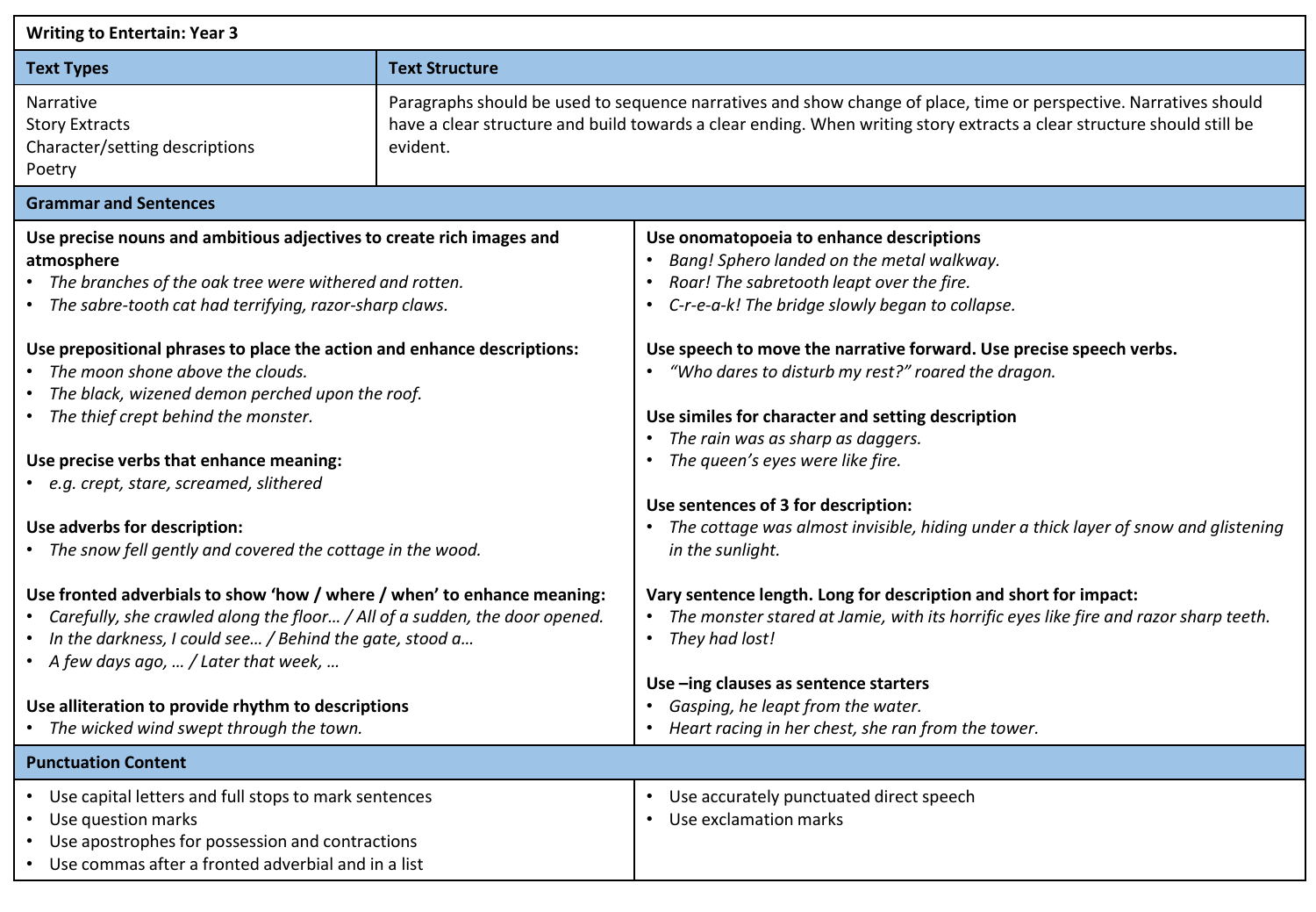| <b>Writing to Entertain: Year 4</b>                                                                                                                                                                                                                                                                                                                                                                                                                                                                                                                                                                                                                                                                                                                                                                                                                                                                                                           |                       |                                                                                                                                                                                                                                                                                                                                                                                                                                                                                                                                                                                                                                                                                                                                                                                                                                                                                                         |  |  |  |
|-----------------------------------------------------------------------------------------------------------------------------------------------------------------------------------------------------------------------------------------------------------------------------------------------------------------------------------------------------------------------------------------------------------------------------------------------------------------------------------------------------------------------------------------------------------------------------------------------------------------------------------------------------------------------------------------------------------------------------------------------------------------------------------------------------------------------------------------------------------------------------------------------------------------------------------------------|-----------------------|---------------------------------------------------------------------------------------------------------------------------------------------------------------------------------------------------------------------------------------------------------------------------------------------------------------------------------------------------------------------------------------------------------------------------------------------------------------------------------------------------------------------------------------------------------------------------------------------------------------------------------------------------------------------------------------------------------------------------------------------------------------------------------------------------------------------------------------------------------------------------------------------------------|--|--|--|
| <b>Text Types</b>                                                                                                                                                                                                                                                                                                                                                                                                                                                                                                                                                                                                                                                                                                                                                                                                                                                                                                                             | <b>Text Structure</b> |                                                                                                                                                                                                                                                                                                                                                                                                                                                                                                                                                                                                                                                                                                                                                                                                                                                                                                         |  |  |  |
| Narrative<br><b>Story Extracts</b><br>Character/setting descriptions<br>Poetry                                                                                                                                                                                                                                                                                                                                                                                                                                                                                                                                                                                                                                                                                                                                                                                                                                                                |                       | Paragraphs should be used to sequence narratives and show change of place, time or perspective. Narratives should<br>have a clear structure and build towards a clear ending. When writing story extracts a clear structure should still be<br>evident. Children should begin to purposefully build suspense towards a climax/action sequence.                                                                                                                                                                                                                                                                                                                                                                                                                                                                                                                                                          |  |  |  |
| <b>Grammar and Sentences</b>                                                                                                                                                                                                                                                                                                                                                                                                                                                                                                                                                                                                                                                                                                                                                                                                                                                                                                                  |                       |                                                                                                                                                                                                                                                                                                                                                                                                                                                                                                                                                                                                                                                                                                                                                                                                                                                                                                         |  |  |  |
| Use similes to open sentences and aid description:<br>Like lightning, Kenzi raced through the woods<br>• As silent as mist, the thief crept through the palace.<br>Expanded -'ing' clauses as starters e.g.<br>Grinning menacingly, he slipped the treasure into his rucksack.<br>Hopping speedily towards the pool, the frog dived underneath the leaves.<br>Use -ed clauses as starters:<br>Frightened, Tom ran straight home to avoid being caught.<br>Exhausted, the Roman soldier collapsed at his post.<br>Drop in -ing clauses:<br>Jane, laughing at the teacher, fell off her chair.<br>Kane, running with all his might, raced through the tomb.<br>The trees, swaying to and fro in the wind, looked like witches' fingers.<br>Develop the use of similes for character and setting description:<br>The rain was as sharp as daggers, falling from the black sky.<br>The queen's eyes were like fire, making Jonsi tremble in fear. |                       | Vary sentence length. Long for description and short for impact<br>• Out of nowhere, the beast leapt in front of Jamie and let out a blood-curdling<br>scream.<br>The room fell silent.<br>$\bullet$<br>Use a sentence of 3 for action and include commas:<br>Sam rushed down the road, jumped on the bus and sank into his seat.<br>The warrior leapt over the fire, unsheathed her sword and sank it into the beast's<br>heart.<br>Use speech to move the narrative forward, using precise speech verbs and adverbs<br>to enhance meaning. Vary the position of the reporting clause.<br>"Who dares to disturb my rest?" questioned the dragon furiously.<br>The orc whispered, "Where is the gold?"<br>Use 'Show not Tell' to show how characters are feeling<br>Satveer's heart was pounding in her chest, as she crept into the crypt.<br>Finn smiled with joy as he grabbed the falling treasure. |  |  |  |
| <b>Punctuation Content</b>                                                                                                                                                                                                                                                                                                                                                                                                                                                                                                                                                                                                                                                                                                                                                                                                                                                                                                                    |                       |                                                                                                                                                                                                                                                                                                                                                                                                                                                                                                                                                                                                                                                                                                                                                                                                                                                                                                         |  |  |  |
| Use capital letters and full stops to mark sentences<br>Use question marks in speech<br>Use apostrophes for possession and contraction<br>Use commas after a fronted adverbials and begin to mark clauses                                                                                                                                                                                                                                                                                                                                                                                                                                                                                                                                                                                                                                                                                                                                     |                       | Use accurately punctuated direct speech<br>$\bullet$<br>Use exclamation marks<br>$\bullet$<br>Use question marks<br>$\bullet$                                                                                                                                                                                                                                                                                                                                                                                                                                                                                                                                                                                                                                                                                                                                                                           |  |  |  |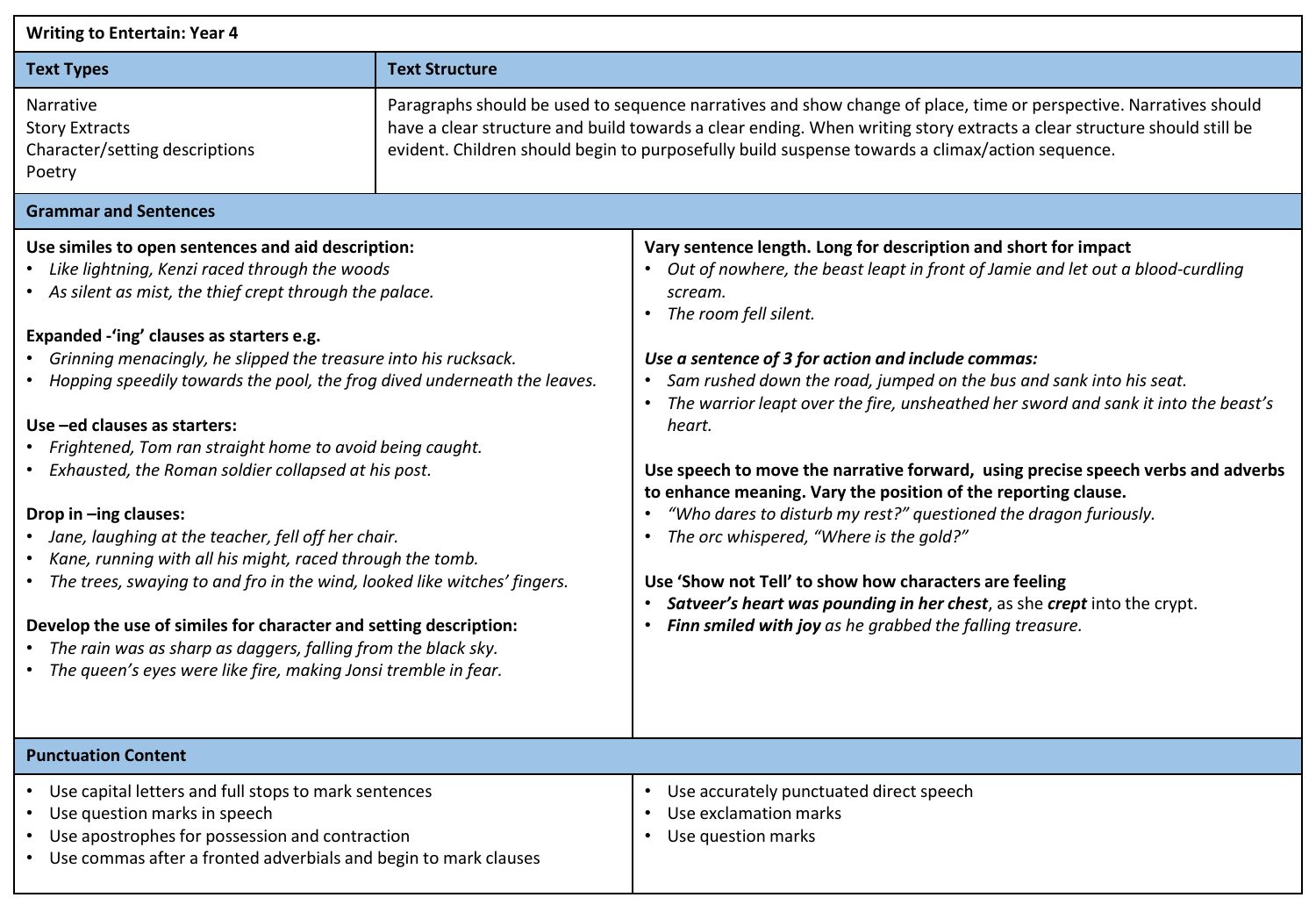| <b>Writing to Entertain: Year 5</b>                                                                                                                                                                                                                                                                                                                                                                                                                                                                                                                                                                                                                                                                                                                                                                                                                                                                                                                                                                                                                                                                                                                          |  |                                                                                                                                                                                                                                                                                                                                                                                                                                                                                                                                                                                                                                                                                                                                                                                                                                                                                                                                                                                                                                     |  |  |  |
|--------------------------------------------------------------------------------------------------------------------------------------------------------------------------------------------------------------------------------------------------------------------------------------------------------------------------------------------------------------------------------------------------------------------------------------------------------------------------------------------------------------------------------------------------------------------------------------------------------------------------------------------------------------------------------------------------------------------------------------------------------------------------------------------------------------------------------------------------------------------------------------------------------------------------------------------------------------------------------------------------------------------------------------------------------------------------------------------------------------------------------------------------------------|--|-------------------------------------------------------------------------------------------------------------------------------------------------------------------------------------------------------------------------------------------------------------------------------------------------------------------------------------------------------------------------------------------------------------------------------------------------------------------------------------------------------------------------------------------------------------------------------------------------------------------------------------------------------------------------------------------------------------------------------------------------------------------------------------------------------------------------------------------------------------------------------------------------------------------------------------------------------------------------------------------------------------------------------------|--|--|--|
| <b>Text Structure</b><br><b>Text Types</b>                                                                                                                                                                                                                                                                                                                                                                                                                                                                                                                                                                                                                                                                                                                                                                                                                                                                                                                                                                                                                                                                                                                   |  |                                                                                                                                                                                                                                                                                                                                                                                                                                                                                                                                                                                                                                                                                                                                                                                                                                                                                                                                                                                                                                     |  |  |  |
| <b>Narrative</b><br><b>Story Extracts</b><br>Character/setting descriptions<br>Poetry                                                                                                                                                                                                                                                                                                                                                                                                                                                                                                                                                                                                                                                                                                                                                                                                                                                                                                                                                                                                                                                                        |  | Paragraphs should be used to sequence narratives and show change of place, time or perspective. Narratives should<br>have a clear structure and build towards a clear ending. When writing story extracts a clear structure should still be<br>evident. Children should be able to purposefully build suspense towards a climax/action sequence.                                                                                                                                                                                                                                                                                                                                                                                                                                                                                                                                                                                                                                                                                    |  |  |  |
| <b>Grammar and Sentences</b>                                                                                                                                                                                                                                                                                                                                                                                                                                                                                                                                                                                                                                                                                                                                                                                                                                                                                                                                                                                                                                                                                                                                 |  |                                                                                                                                                                                                                                                                                                                                                                                                                                                                                                                                                                                                                                                                                                                                                                                                                                                                                                                                                                                                                                     |  |  |  |
| Develop an elaborate use of adverbials as sentence starters:<br>Beyond the dark gloom of the cave, the dragon's eyes burned like fire.<br>As fast as an arrow from a bow, Robin leapt towards the balcony.<br>Throughout the dreadful night, the wind howled and screamed.<br>Above the ink-black, deathly clouds, the moon shone like a watchful eye.<br>Vary the position of adverbials within sentences:<br>Gracefully, the swan flew over the lake, under the summer sun.<br>Under the summer sun, the swan flew gracefully over the lake.<br>Jamie ran, from street to street, desperate to escape the Peelers!<br>Use expanded -'ing' and -ed clauses used in various positions, including as<br>starters e.g.<br>Grinning menacingly, he slipped the treasure into his rucksack.<br>Sanzi leapt over the table, terrified of being caught, and made her way to<br>the exit.<br>Hopping speedily towards the pool, the frog dived underneath the leaves.<br>Terrified of being caught, Tom leapt from shadow to shadow, heart racing in<br>his chest.<br>Exhausted and weary from the day's journey, the traveler collapsed in a<br>heap on the floor. |  | Use rhetorical questions to make explicit a character's thoughts:<br>Why had he come to this dreadful place?<br>Who was this assassin and where would she strike next? Sami knew he had to<br>work quickly.<br>Use long sentences which 'take the reader's breath away' and create a sense of<br>drama using repetition where appropriate:<br>• Over the cobbles, Bethan sprinted, from alley to alley, her heart pounding in her<br>chest with fear.<br>• Niamh vaulted through the woods, over boulders and under branches, gasping<br>for breath.<br>Develop an elaborate and poetic use of similes and metaphors, including<br>personification:<br>The moon glared from behind the black clouds, like a watchful magistrate,<br>judging Thom.<br>The rain wept down upon the sleepy village.<br>The wind screamed in the darkness, striking fear into Lara's heart.<br>The door waited. As it had done for a thousand years.<br>$\bullet$<br>Refine an elaborate use of 'Show not Tell' to infer how characters are feeling and |  |  |  |
|                                                                                                                                                                                                                                                                                                                                                                                                                                                                                                                                                                                                                                                                                                                                                                                                                                                                                                                                                                                                                                                                                                                                                              |  | develop characterisation:<br>Heart pounding in her chest, Satveer crept warily into the crypt.<br>• The warrior swaggered into the palace, ignoring the whispers of the crowd.                                                                                                                                                                                                                                                                                                                                                                                                                                                                                                                                                                                                                                                                                                                                                                                                                                                      |  |  |  |
| <b>Punctuation Content</b>                                                                                                                                                                                                                                                                                                                                                                                                                                                                                                                                                                                                                                                                                                                                                                                                                                                                                                                                                                                                                                                                                                                                   |  |                                                                                                                                                                                                                                                                                                                                                                                                                                                                                                                                                                                                                                                                                                                                                                                                                                                                                                                                                                                                                                     |  |  |  |
| • Use brackets or commas for incidentals<br>• Amy saw Katie (her best friend) standing outside.<br>• Use question marks in speech and for rhetorical questions                                                                                                                                                                                                                                                                                                                                                                                                                                                                                                                                                                                                                                                                                                                                                                                                                                                                                                                                                                                               |  | Use commas to mark clauses and aid understanding<br>Use accurately punctuated speech to develop a narrative and characterisation                                                                                                                                                                                                                                                                                                                                                                                                                                                                                                                                                                                                                                                                                                                                                                                                                                                                                                    |  |  |  |